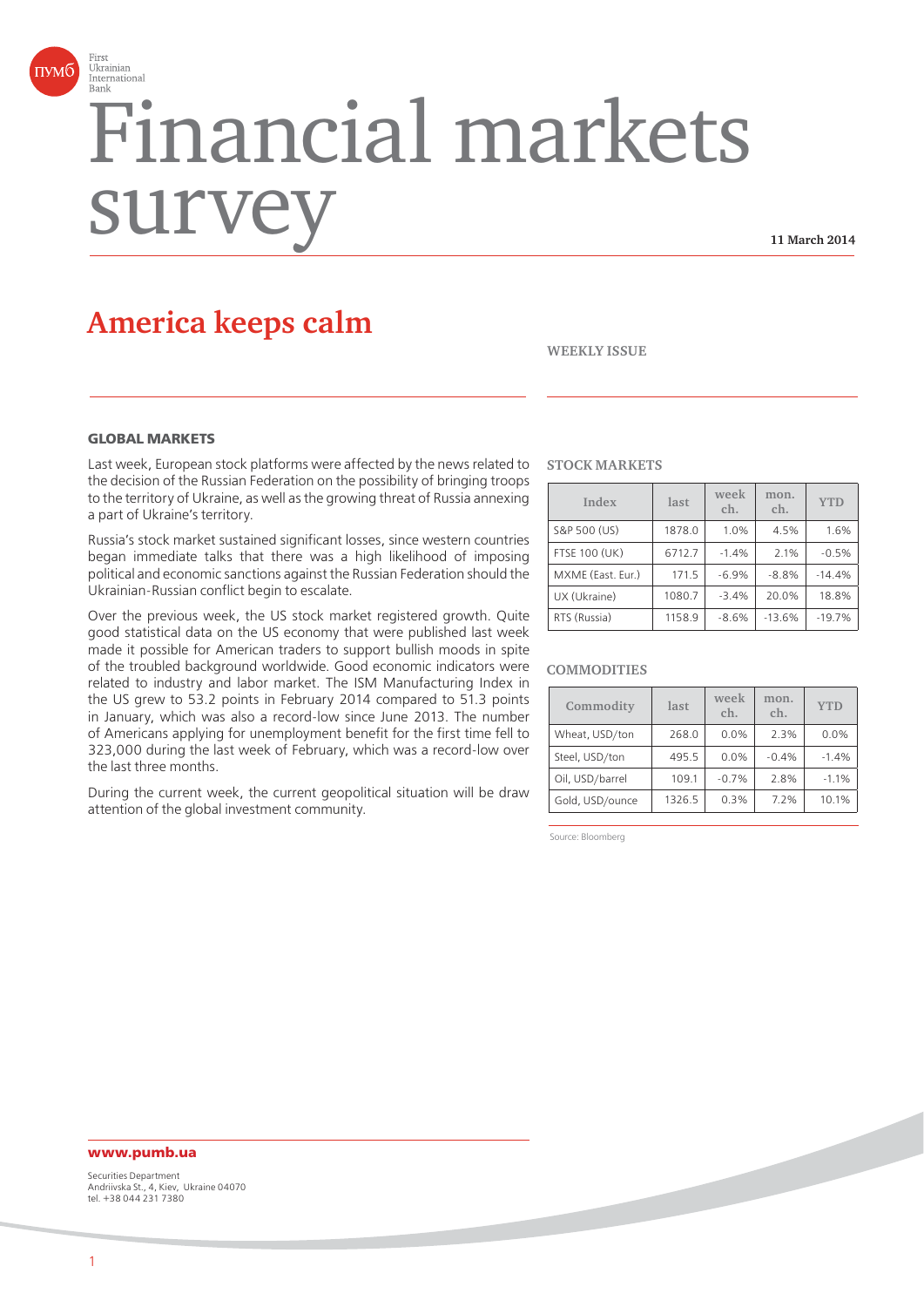

According to information of the State Statistics Service, consumer prices in February 2014 grew 0.6% compared to the previous month. Compared to February 2013, the rate of inflation was registered at 1.2%.

In February, inflation accelerated noticeably mainly in connection with growing prices for food products. Compared to January 2014, prices for food products inched up 1.3%. Prices for vegetables and fruits, as well as sugar grew the most tangibly. In our opinion, the main reasons behind growing consumer prices in February were shrinking supply of goods, as well as depreciation of the national currency.

In February 2014, producer prices slipped 0.2% compared to the previous month and went up 3.3% year-on-year. Shrinking producer prices in February were connected with electricity rates going down 4.4% and thermal energy rates inching down 0.3%. Prices in mining and processing industries grew 0.4% and 1.2% in February month-on-month.

#### **BOND MARKET**

Last week, the Ministry of Finance managed to raise UAH 2.1 billion to the State Budget of Ukraine by way of selling internal government bonds maturing in five years at tenders held on 4 and 6 March. The announcement about holding these tenders was published on the same day. Only one bid was submitted for participation in both tenders. The earning rate for bonds sold at these tenders landed at 11.5% per annum. Thus, the scenario for primary placement of internal government bonds was similar to the one witnessed a week before.

During the current week, the Ministry of Finance plans to hold a tender on Tuesday, 11 March, and Wednesday, 12 March.

#### **EQUITY MARKET**

The beginning of Russia's invasion on the territory of Ukraine affected the situation on the stock market. On Monday, 3 March, the Ukrainian Exchange (UX) Index fell 11.7%, plunging to 987.96 points. Over the next day, the UX Index grew 9.5% and remained flat till the end of the trading week. By the end of the previous week, the UX Index lost 3.4%. The market closed at 1,080.70 points in Friday, 7 March.

In the opinion of our experts, the Ukrainian stock market will continue to stay in a stressed state during the current week, since the political situation in the Autonomous Republic of Crimea continues to be difficult.

#### **FOREIGN EXCHANGE MARKET**

Last week, the market began to stabilize. However, it is too early to speak about comprehensive stabilization. Trading ranged within the limits of UAH10.20-10.70/USD on Monday, 3 March, UAH 9.50-9.90/USD on Tuesday, UAH 9.20-9.40/USD on Wednesday, UAH 9.20-9.40/USD on Thursday, and UAH 9.00-9.10/USD on Friday. The market closed at UAH 9.21/USD on Friday, 7 March. This happened under the influence of the National Bank of Ukraine, which entered the market with the aim to buy foreign exchange. Last week, foreign exchange supply exceeded demand, which resulted in lower quotations on the market.

# **LATEST MACROECONOMIC DATA**

| Indicator                                 | Value |
|-------------------------------------------|-------|
| Consumer price change in February 2014, % | 0.6   |

Source: the State Statistics Service

#### **THE RESULTS OF PLACING INTERNAL GOVERNMENT BONDS**

| Date of<br>place-<br>ment | Type of<br>bonds | Weight.<br>av. rate | Submit./<br>satisfied<br><b>bids</b> | Funds<br>raised.<br><b>UAH</b><br>mln |
|---------------------------|------------------|---------------------|--------------------------------------|---------------------------------------|
| 4 March                   | 1820 days        | 11.50%              | 1/1                                  | 1000.0                                |
| 6 March                   | 1819 days        | 11.50%              | 1/1                                  | 1100.3                                |

Source: the Ministry of Finance of Ukraine

#### **THE UX INDEX AND TRADING VOLUME**



Source: Bloomberg

**11 March 2014**

2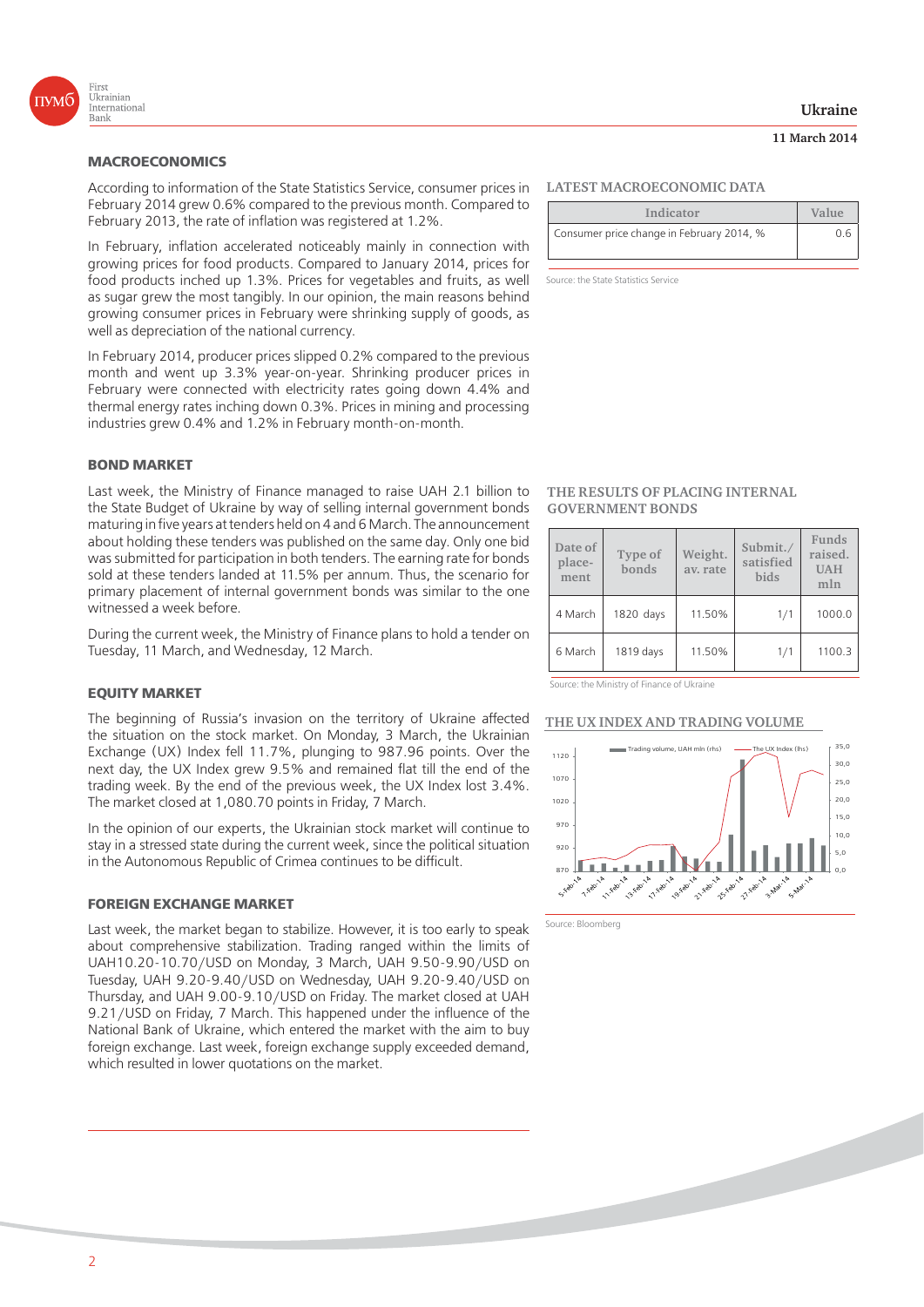

#### **11 March 2014**

The maximum foreign exchange sales volumes were registered on Friday, 7 March: above USD 0.8 billion (all currencies), including sales of the American currency alone for more than USD 0.6 billion.

# **INTERBANK LENDING MARKET**

Last week, the cost of lending resources on the interbank lending market remained low. For the most part of the previous week, rates for overnight loans stood at 0-5%. The cost of resources grew on Friday, 7 March, before the three-day weekend. The balance on correspondent accounts did not go below UAH 24 billion.

In our opinion, during the current week, the situation on the interbank lending market will grow more complicated because of the deteriorating political situation in the country.